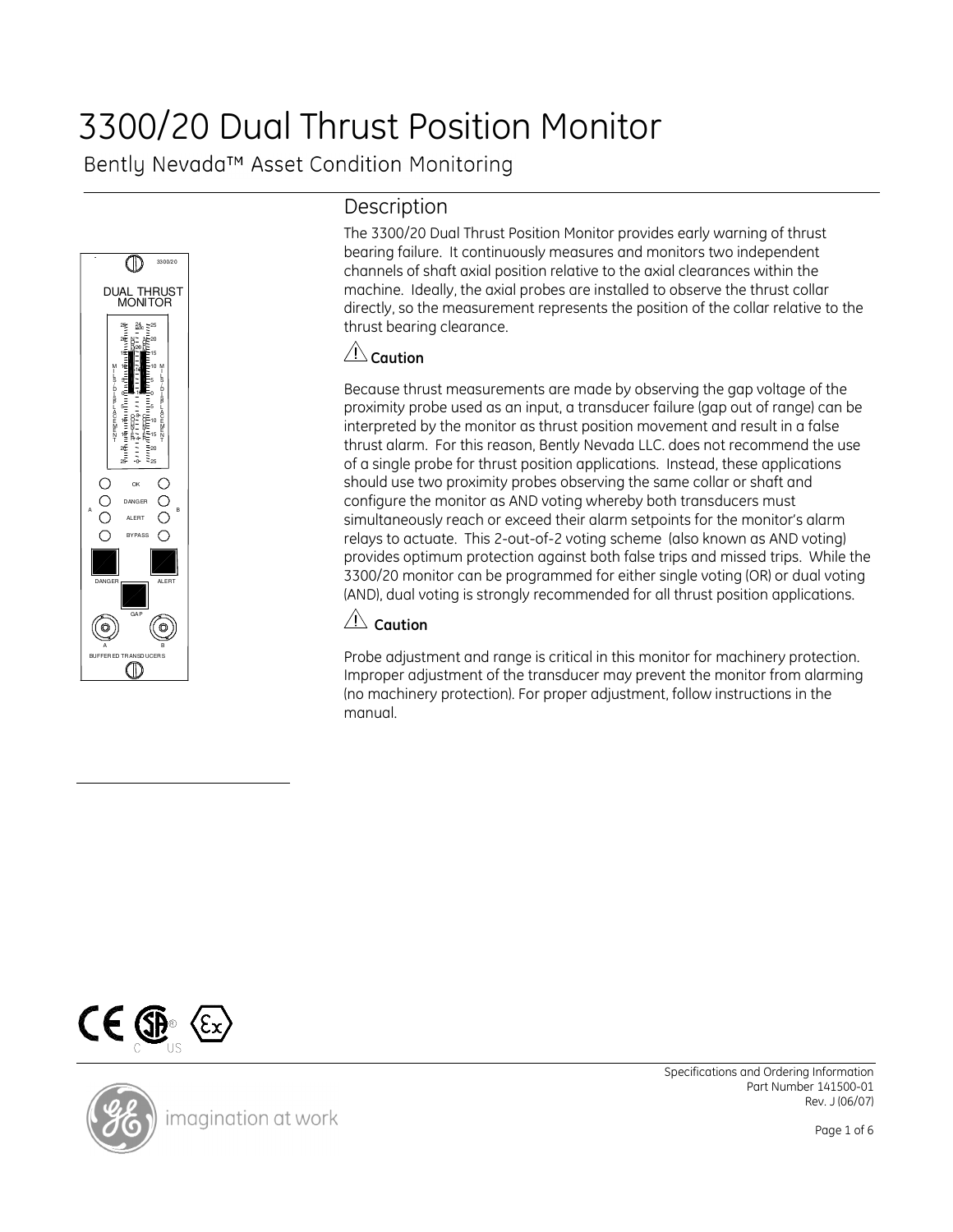# Specifications

#### Inputs

#### Signal:

Accepts one or two proximity probe signal inputs. Input Impedance:  $10$  k Ω. Sensitivity: User-programmable for 200 mV/mil (8 V/mm) or 100 mV/mil (4 V/mm). Power: Nominal consumption of 1.5 watts. Signal Conditioning Accuracy: Within ±0.33% of full-scale typical, ±1% maximum. All specified at temperature of +25°C  $(+77^{\circ}F)$ . **Outputs** Recorder: User-programmable for +4 to +20 mA, 0 to -10 Vdc, or +1 to +5 Vdc. Voltage or current outputs are

proportional to programmed monitor full-scale. Independent recorder outputs are provided for each channel. Monitor operation is unaffected by short-circuits on recorder outputs.

Recorder Accuracy (in addition to signal conditioning accuracy) at +25°C (+77°F):

- $+4$  to  $+20$  mA:  $\pm 0.7$ % of signal, ±0.09 mA offset.
- $+1$  to  $+5$  Vdc:  $\pm 1.1$ % of signal, ±10 mV offset.

# 0 to -10 Vdc:  $\pm 1.1\%$  of signal, ±15 mV offset.

100 Ω. Minimum load resistance is  $10$  k Ω.

0 to +12 Vdc range across load. Load resistance is 0 to 600  $\Omega$ when using +4 to +20 mA option.

There is one coaxial connector per channel on the front panel and one terminal connection per channel on the rear panel. All are short-circuit protected.

#### **Output** Impedance:

**Output** Impedance (voltage outputs):

Voltage **Compliance** (current outputs):

Buffered **Transducer** Outputs:

100 Ω.

#### **Transducer** Supply Voltage:

User-programmable in power supply for -24 Vdc or -18 Vdc. Current limited on individual monitor circuit board.

Note: Contact your nearest sales professional if 3000 series transducers are to be used in the monitoring system which also uses 3300 and/or 7200 series transducers.

#### Alarms Alarm

#### Setpoints:

Both alarms (Alert and Danger) are bi-directional (normal and counter), digitally adjustable from 0 to 100% of full-scale and can be set within LCD resolution  $(\pm 1.6\%)$ to desired level. Once set, alarms are repeatable within 0.39% of full-scale.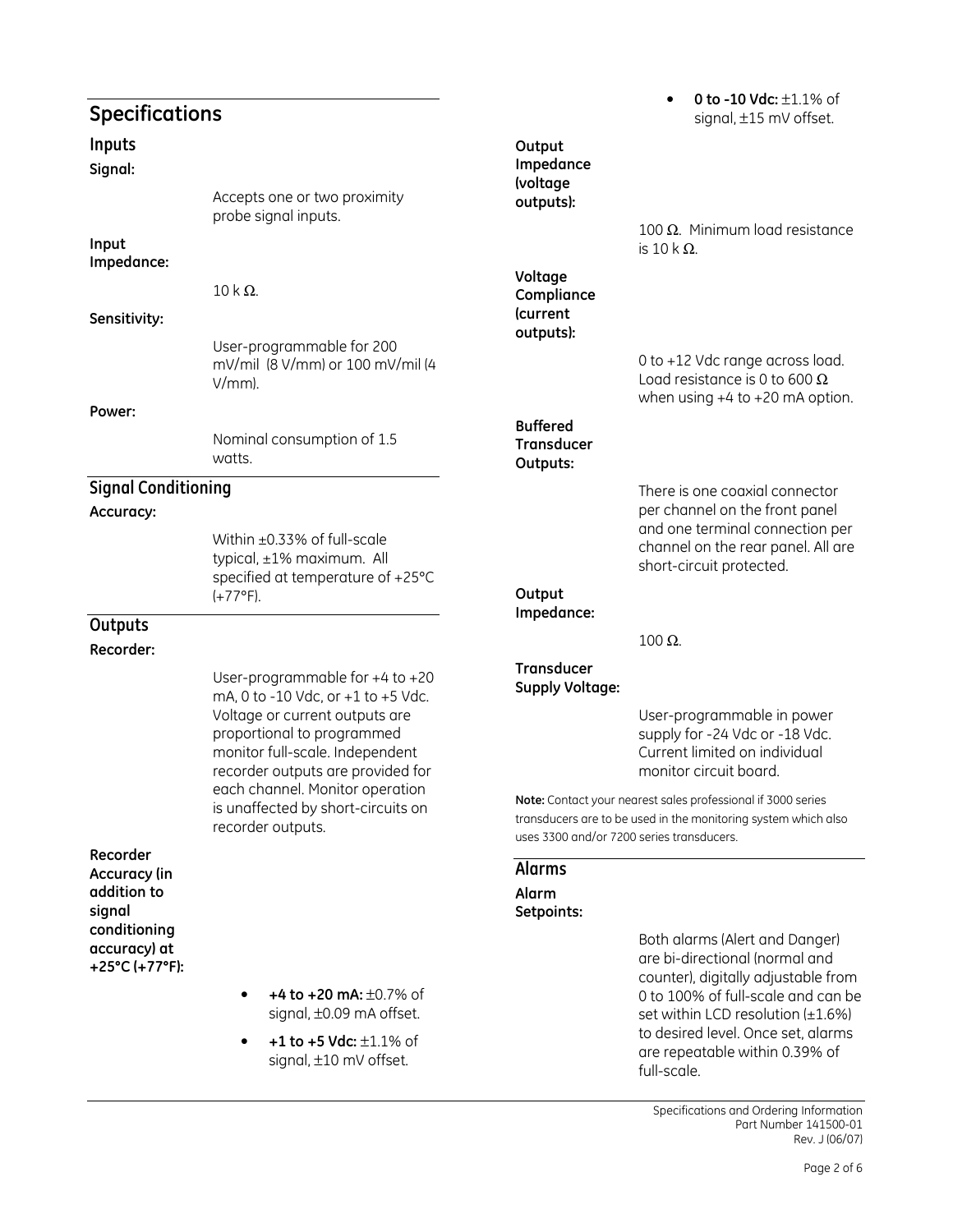| <b>Displays</b>                                          |                                                                                                                                                                                               | Relative<br>Humidity:                                                                |                                                                                                                                 |
|----------------------------------------------------------|-----------------------------------------------------------------------------------------------------------------------------------------------------------------------------------------------|--------------------------------------------------------------------------------------|---------------------------------------------------------------------------------------------------------------------------------|
| Meter:                                                   | Nonmultiplexing vertical bargraph                                                                                                                                                             |                                                                                      | To 95%, noncondensing.                                                                                                          |
|                                                          | type Liquid Crystal Display (LCD).<br>Individual 63 segment LCD per<br>channel. Probe Gap indicated on<br>a third, center scale. LCD also<br>displays error codes and monitor<br>ADJUST mode. | <b>CE Mark Directives</b><br><b>EMC Directive</b><br>Low Voltage<br><b>Directive</b> | Certificate of Conformity: 158710                                                                                               |
| <b>Resolution:</b>                                       |                                                                                                                                                                                               |                                                                                      | Certificate of Conformity: 135300                                                                                               |
|                                                          | Within $\pm 1.6\%$ of monitor full-<br>scale.                                                                                                                                                 | <b>Hazardous Area Approvals</b><br><b>CSA/NRTL/C</b>                                 |                                                                                                                                 |
| Size:                                                    |                                                                                                                                                                                               |                                                                                      | Class I, Div 2                                                                                                                  |
|                                                          | 83 mm (3.25 inches), vertical<br>dimension.                                                                                                                                                   |                                                                                      | Groups A, B, C, D                                                                                                               |
| <b>LED Indicators</b>                                    |                                                                                                                                                                                               |                                                                                      | T4 @ Ta = $+65$ °C                                                                                                              |
| OK:                                                      |                                                                                                                                                                                               |                                                                                      |                                                                                                                                 |
|                                                          | One constant ON green LED per<br>channel indicates OK condition of<br>monitor, transducers, and field<br>wiring. Constant OFF indicates<br>NOT OK condition or Channel                        | Certification<br>Number                                                              | 150368 - 1002151 (LR 26744)                                                                                                     |
|                                                          | Bypassed (red Bypass LED will be<br>ON). OK LED flashing at 5 Hz<br>indicates error code(s) stored in<br>memory.                                                                              | <b>ATEX</b>                                                                          | $II$ 3 G<br>$\langle \epsilon_{\rm x} \rangle$<br>EEx nC[L] IIC                                                                 |
| Alarm:                                                   |                                                                                                                                                                                               |                                                                                      | T4 @ Ta = -20 $^{\circ}$ C to +60 $^{\circ}$ C                                                                                  |
|                                                          | Two red LEDs per channel<br>indicate alarm status (individually<br>for Alert and Danger). Flashing<br>alarm LED indicates First Out<br>(independent for Alert and<br>Danger).                 | Certification<br>Number                                                              | When installed per document<br>number 132577-01.<br>BN26744C-55A                                                                |
| <b>Bypass:</b>                                           |                                                                                                                                                                                               |                                                                                      |                                                                                                                                 |
|                                                          | Two red LEDs indicate status of<br>Danger Bypass and Rack/<br>Channel Bypass functions<br>(individually per channel).                                                                         | Physical<br><b>Space</b><br>Requirements:                                            |                                                                                                                                 |
| <b>Environmental Limits</b><br>Operating<br>Temperature: |                                                                                                                                                                                               |                                                                                      | One rack position (any position<br>except 1 and 2, which are<br>reserved for Power Supply and<br>System Monitor, respectively). |
| <b>Storage</b><br>Temperature:                           | 0°C to +65°C (+32°F to +150°F).                                                                                                                                                               | Weight:                                                                              | 1 kg (2.2 lbs.).                                                                                                                |
|                                                          | -40°C to +85°C (-40°F to +185°F).                                                                                                                                                             |                                                                                      |                                                                                                                                 |
|                                                          |                                                                                                                                                                                               |                                                                                      | Specifications and Orderina Information                                                                                         |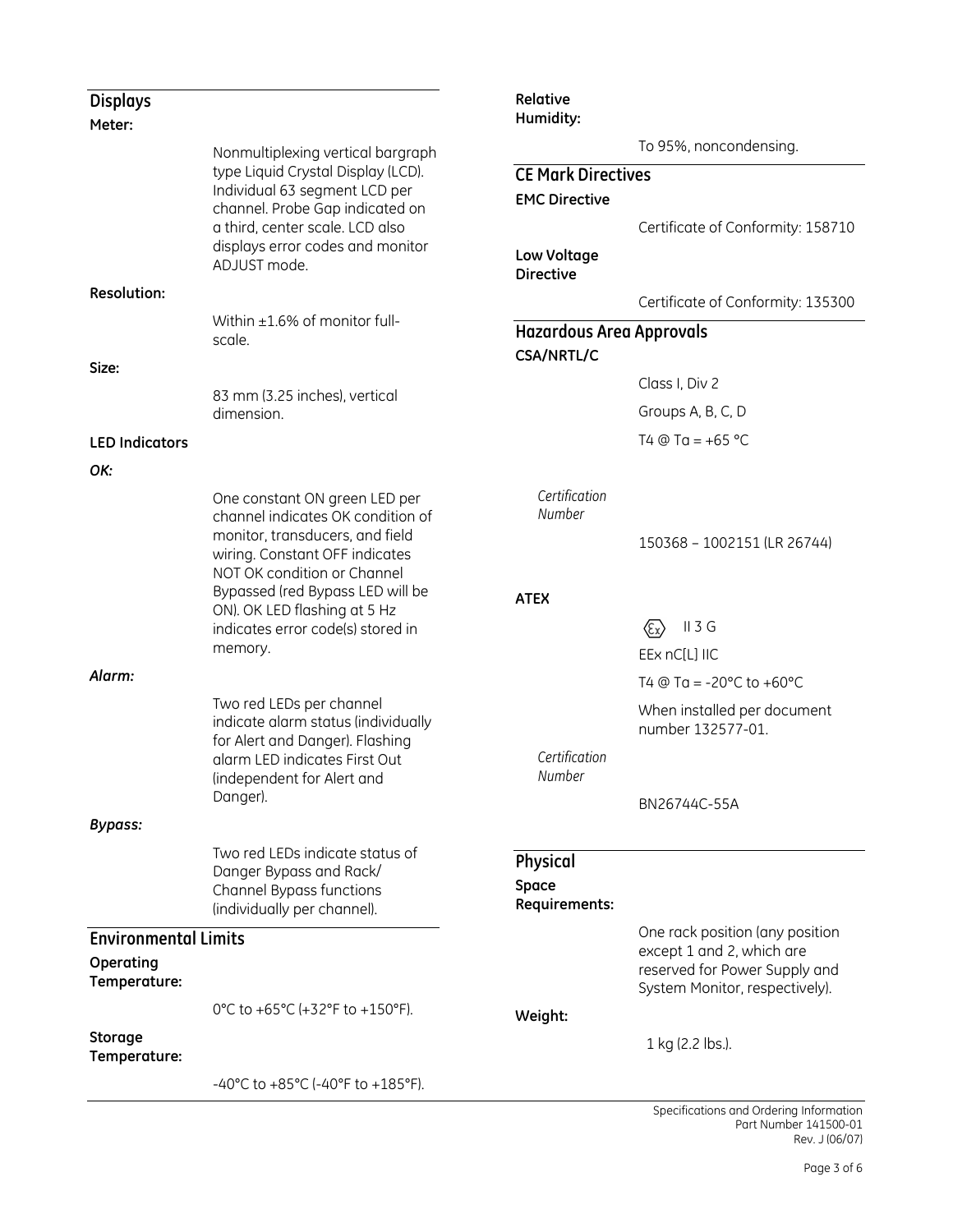# Ordering Information

For spares, order the complete catalog number as described below. This includes a front panel assembly, monitor PWAs with sheet metal, and appropriate relay module. This unit is optioned, tested and ready to install in your system. Spare relay modules can be ordered separately.

#### Dual Thrust Position Monitor

#### 3300/20-AXX-BXX-CXX-DXX-EXX

#### Option Descriptions

- A: Full-scale Range Option
	- 0 1 25-0-25 mils
	- 0 2 30-0-30 mils
	- 0 3 40-0-40 mils
	- 0 5 50-0-50 mils
	- 0 6 75-0-75 mils
	- 11 0.5-0-0.5 mm
	- 12 1.0-0-1.0 mm
	- 1 3 2.0-0-2.0 mm
- **B:** Transducer Input Option
	- 0 1 3300 or 7200 Proximitor<sup>®</sup> systems, 200 mV/mil (Ranges 01, 02, 03, 11, and 12 only.)
	- 0 2 7200 11 mm (not 3300XL) Proximitor system, 100 mV/mil
	- 0 3 7200 14 mm or 3300 HTPS Proximitor systems, 100 mV/mil
	- 0 4 3000 Proximitor® 200 mV/mil (Transducer Output Voltage in power supply must be set for – 18 Vdc or use power converter. Ranges 01 and 11 only.)
	- 0 5 3300XL NSv and 3300 RAM Proximitor Sensor, 200 mV/mil (Ranges 01 and 11 only).

#### Note:

- 1. For 3300 XL 11mm transducers, use mod 146300-01.
- 2. Contact your nearest sales professional if 3000 series transducers are to be used in a monitoring system which also uses 3300 and/or 7200 Series transducers.
- C: Alarm Relay Option

| 00 | No Relays    |
|----|--------------|
| 01 | Epoxy-sealed |

- 02 Hermetically-sealed
- 0 3 Quad Relay (Epoxy-sealed
- only) 04 Spare Monitor-No SIM/SIRM

#### Notes:

- 1. AND voting logic is not available with Quad Relays.
- 2. At least one relay module must be ordered with each 3300 System. If one common relay module per system has been ordered, all monitors of this type must be jumper programmed at the factory to activate a relay bus. Order SCK (Special Configuration Kit) 157520-119 & -120 for bus one or 157520-121 & -122 for bus two.
- 3. Agency approval places limitations on the relay module. Refer to the Relay Module data sheet for information.
- 4. Quad Relays are not available with the Internal Safety Barriers option.
- D: Agency Approval Option
	- 00 Not required
	- 01 CSA/NRTL/C
	- 02 ATEX self certification

Note: ATEX approval requires the monitor rack be installed in a weatherproof housing.

E: Safety Barrier Option

| 00         | None             |
|------------|------------------|
| <u>Δ</u> 1 | <b>F.</b> 4. 222 |

- 01 External
- 02 Internal

#### Spare Relay Module Assemblies

(Order the option in parenthesis for ATEX approved spares)

| 81544-01(02) |                                  |
|--------------|----------------------------------|
|              | No Relays                        |
| 81545-01(02) |                                  |
|              | Dual Epoxy Relays                |
| 81546-01(02) |                                  |
|              | Dual Hermetic Relays             |
| 84152-01(02) |                                  |
|              | Quad Relays                      |
| 88984-01(04) |                                  |
|              | Dual Hermetic, Internal Barriers |
| 88984-02(05) |                                  |
|              | Dual Epoxy, Internal Barriers    |
| 88984-03(06) |                                  |
|              | No Relay, Internal Barriers      |
| Notes:       |                                  |
|              |                                  |

1. External Safety Barriers must be ordered separately.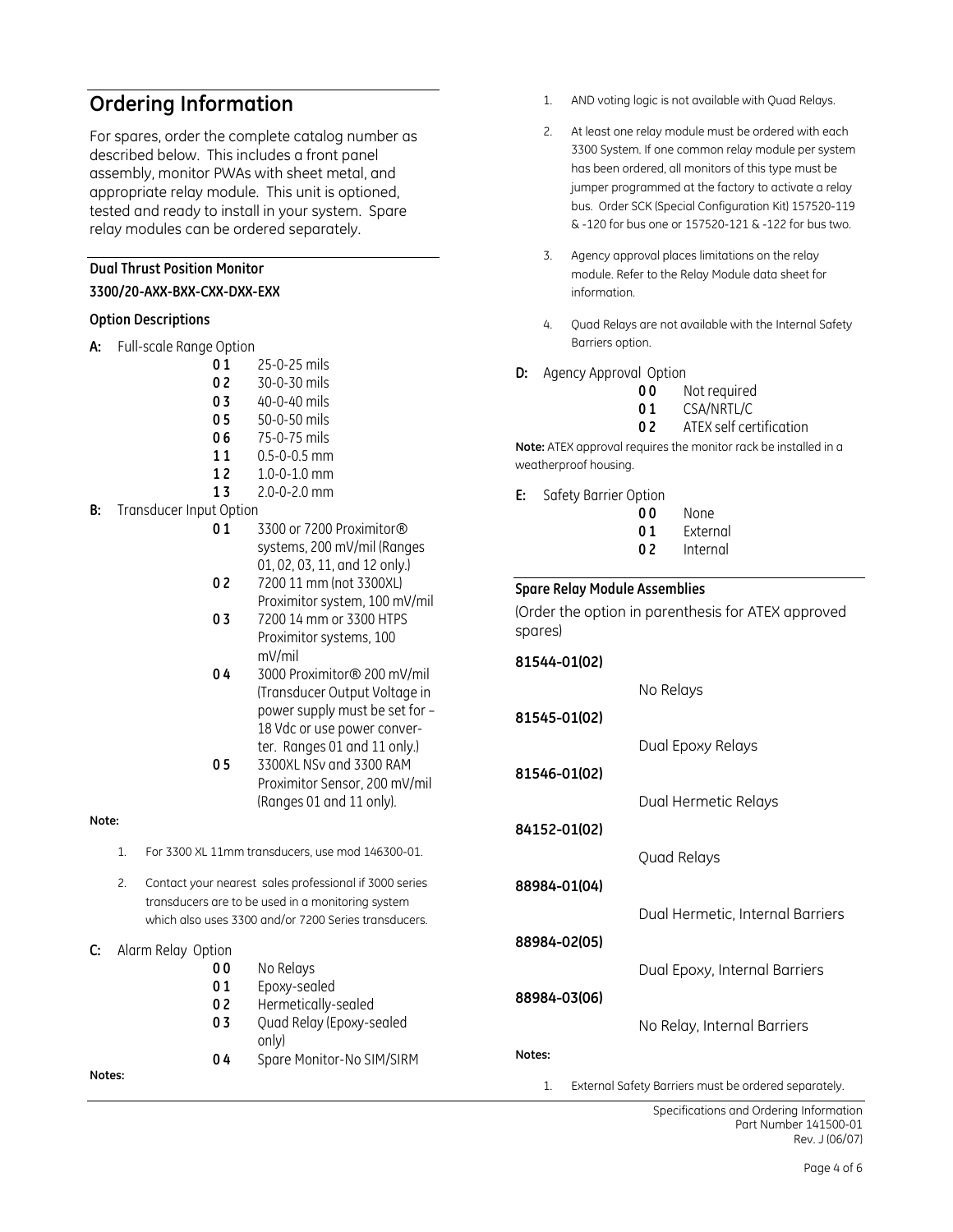| Quad Relays are not available with Internal Safety<br>2.<br>Barriers option. |                       | Danger Relay<br><b>Mode Option</b>                  |                                                                 |  |
|------------------------------------------------------------------------------|-----------------------|-----------------------------------------------------|-----------------------------------------------------------------|--|
| <b>Field-programmable Options</b>                                            |                       |                                                     | Normally de-energized                                           |  |
| These options are field-programmable via plug-in<br>jumpers.                 |                       | Recorder<br><b>Outputs Option</b>                   | Normally energized                                              |  |
| Bold text indicates options as shipped from the<br>factory.                  |                       |                                                     | $+4$ to $+20$ mA                                                |  |
| <b>First Out Option</b>                                                      |                       |                                                     | $+1$ to $+5$ Vdc                                                |  |
|                                                                              | Enabled               |                                                     | 0 to -10 Vdc                                                    |  |
|                                                                              | Disabled              | Danger Relay<br><b>Voting Option</b>                |                                                                 |  |
|                                                                              |                       |                                                     | AND voting for relay drive                                      |  |
|                                                                              |                       |                                                     | OR voting for relay drive                                       |  |
| OK Mode Option<br>Nonlatching                                                |                       | by wiring the contacts in series.                   | Note: For Quad Relays, AND voting logic must be done externally |  |
| <b>Alarm Time</b><br><b>Delay Option</b>                                     | Latching              | <b>Normal Thrust</b><br><b>Direction</b><br>Option: |                                                                 |  |
|                                                                              | 0.1 second            | (programmable<br>per channel)                       |                                                                 |  |
|                                                                              | 1 second              |                                                     | <b>Toward probe</b>                                             |  |
|                                                                              | 3 seconds             |                                                     | Away from probe                                                 |  |
|                                                                              | 6 seconds             | <b>Accessories</b>                                  |                                                                 |  |
| <b>Alert Reset</b><br><b>Mode Option</b>                                     |                       | 89634-01                                            |                                                                 |  |
|                                                                              | Latching              |                                                     | -24V to -18V Proximitor Power                                   |  |
|                                                                              | Nonlatching           |                                                     | Converter                                                       |  |
| <b>Danger Reset</b><br><b>Mode Option</b>                                    |                       | 128112                                              | Galvanic Isolator Kit                                           |  |
|                                                                              | Latching              | 02245002                                            |                                                                 |  |
|                                                                              | Nonlatching           |                                                     | <b>External Barrier</b>                                         |  |
| <b>Alert Relay</b><br><b>Mode Option</b>                                     |                       | 02200214                                            |                                                                 |  |
|                                                                              | Normally de-energized |                                                     | Surge Protector                                                 |  |
|                                                                              | Normally energized    |                                                     |                                                                 |  |